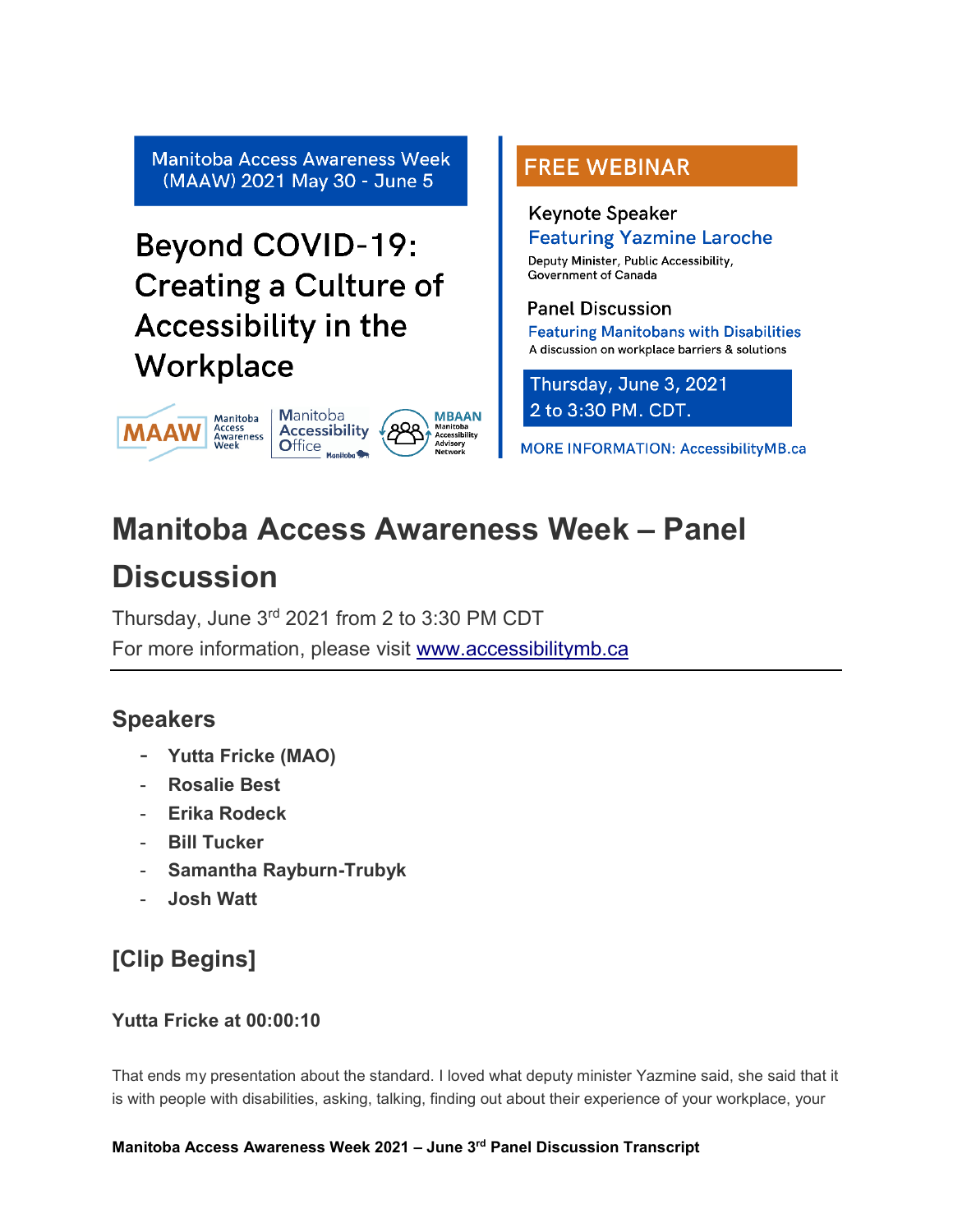organization, your client experience that you will have the best expertise to guide your way forward, and for that reason, I'm especially pleased that today I'm able to introduce Rosalie Best. Who is the accessibility services coordinator for the Manitoba league of persons with disabilities, who is the facilitator for our panel discussion. I want to add that the Manitoba league or MLPD is a provincial not for profit organization that promotes accessibility and inclusion for people with disabilities and will MLPD educates and offers expertise on a wide range of topics and issues related to inclusion and accessibility so with that welcome Rosalie

# **Rosalie Best at 00:1:14**

Hi, thank you so much for having me and having MLPD at this event. I might give a little bit of a background on myself really quickly. Before I was an accessibility services coordinator for MLPD, I was a career counselor for people with disabilities, I worked in a cross-disability and bilingual environment, and so I kind of got to see a lot of Manitoba employment kind of I guess practices. And I remember thinking oh if I could only get in the room, with the employers and just make them see why they should hire my people and so. now coming to MLPD and offering training for employers and being able to talk to them is a wonderful opportunity to do that. But I'm here to facilitate not talking about myself at length, so I will introduce our panelists and if I want to see your name, you could just kind of wave, so people know who I'm talking about So today we have Erika Rodeck.

# **Erika Rodeck at 00:02:21**

Hi everyone!

# **Rosalie Best at 00:02:23**

Erika has been blind since birth and she currently works as an intern with the Canadian National Institute for the blind foundation come to work program where she contacts employers to encourage them to hire individuals who are blind or visually impaired. Her previous work experience includes volunteering as an administrative assistant and a research intern in the newsroom of a local radio station. Erica has also been involved as an advocate in the disability community, looking for work has presented many challenges for her but her goal is to find permanent full time employment welcome Erica.

# **Erika Rodeck at 00:3:00**

Thank you!

# **Rosalie Best at 3:02**

Next up, we have Samantha Rayburn-Trubyk**.** Samantha is an HR advisor and accessibility manager at price industries limited. In her spare time she's President of Little People of Manitoba and spends much of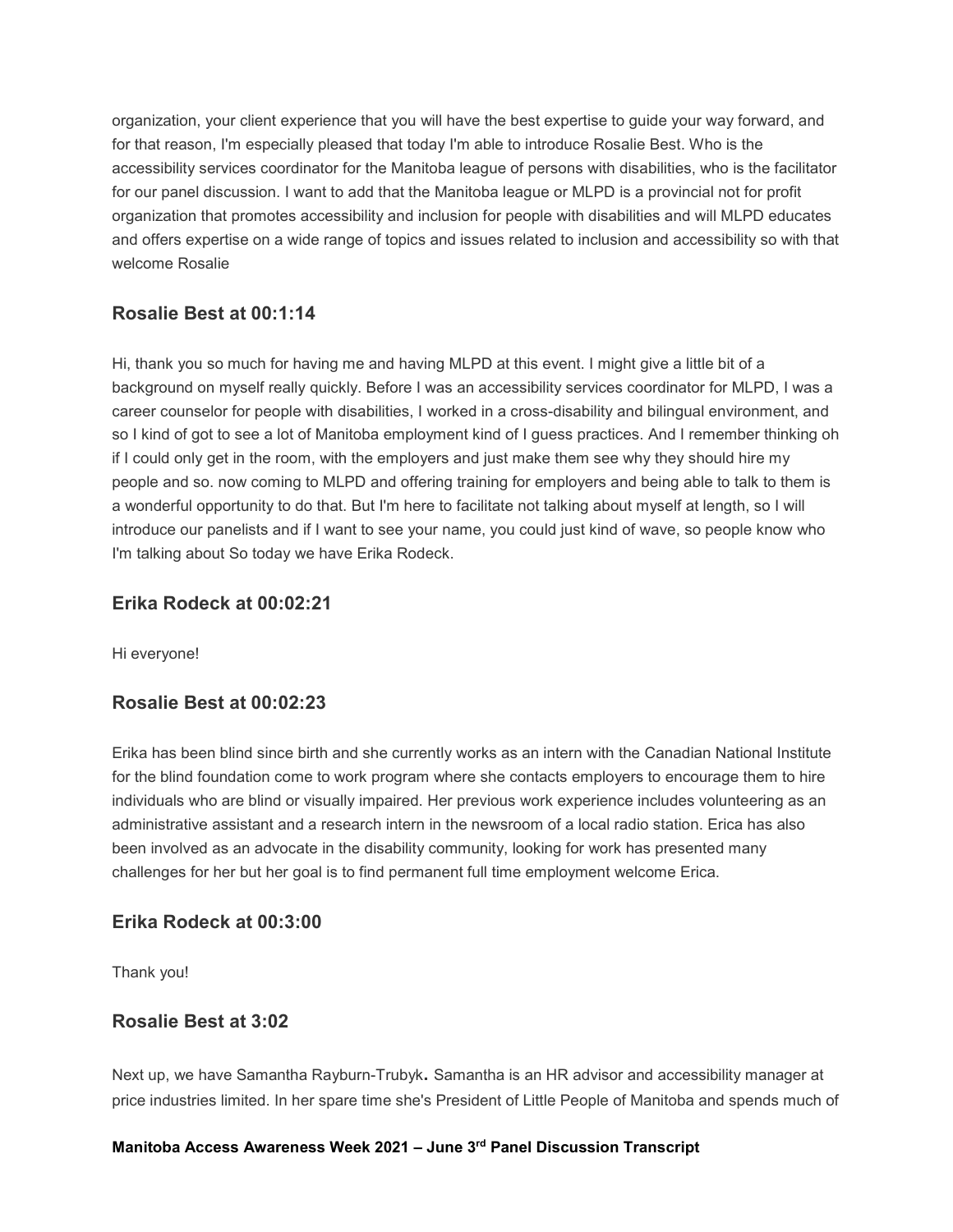her free time advocating for little people in North America. In addition to her duties in Manitoba Samantha sits on the advocacy committee for little people of America and co hosts slash co created a zoom group for North American parents raising children born with dwarfism. The group saying is to ensure that all kids born with dwarfism are raised, knowing they are perfect in their bodies and don't need any sort of fix. Samantha and her son were born with I sorry I come to a place which is a form of dwarfism and she has much pride in her disability and wants to share it with everyone she meets. Samantha's completing a master's degree in disability studies at the University of Manitoba and lives in Winnipeg with her husband son and their few dogs.

Next up is Josh Watt and for the past six years josh has served as the Executive Director of the Manitoba school boards association. Following a 15 year career as a public servant for the federal and provincial governments. He's proud to serve as a member of the accessibility Advisory Council, and one of two public interest representatives on the continuing competency committee of the College of registered nurses of Manitoba. Josh holds a bachelor of arts and on with honors in law and political science from Carleton, masters of public administration, from the University of Winnipeg and a master of education from the University of Manitoba. And a master level certification and peace support operations through the United Nations Institute for training and research. He was recently named a fellow of the Royal Society of arts in the UK and is currently completing the final capstone for the public leadership credential at the Harvard Kennedy school of government. As a person with Asperger's syndrome josh has a profound believer in promoting accessibility for all Manitoba he believes there's always room for correct progress in recognizing those persons who said their abilities are visible and sometimes invisibles. Josh brings a lifetime firsthand experience concerning the opportunities our communities can provide for all persons who may be need of accessibility. And through today's panel, he hopes to share career lessons about what employers can do to accommodate those employees whose accessibility requirements might be obscure or overlooked, due to the end visibility of 13.

And last but certainly not least, we have Bill Tucker!

# **Bill Tucker at 00:5:50**

Hi everybody.

# **Rosalie Best at 00:05:52**

Bill joined the client service and support team environmental approvals branch conservation and climate at the Manitoba government on a second month from his role as career development consultant with skills and employment partnerships. Prior to the six years with the provincial government Bill spent 10 years with Manitoba liquor and lotteries and surveillance department and 10 years with Manitoba start. Bill enjoys spending time volunteering, including being on the board of directors of management possible and working with reaching equality employment services Inc, otherwise known as REES there's never a dull moment at Bills home, which includes his wife to teenagers and a variety of pets, including three dogs five aquariums two turtles to guinea pigs and two parrots. Bill, just a quick aside you're in good company I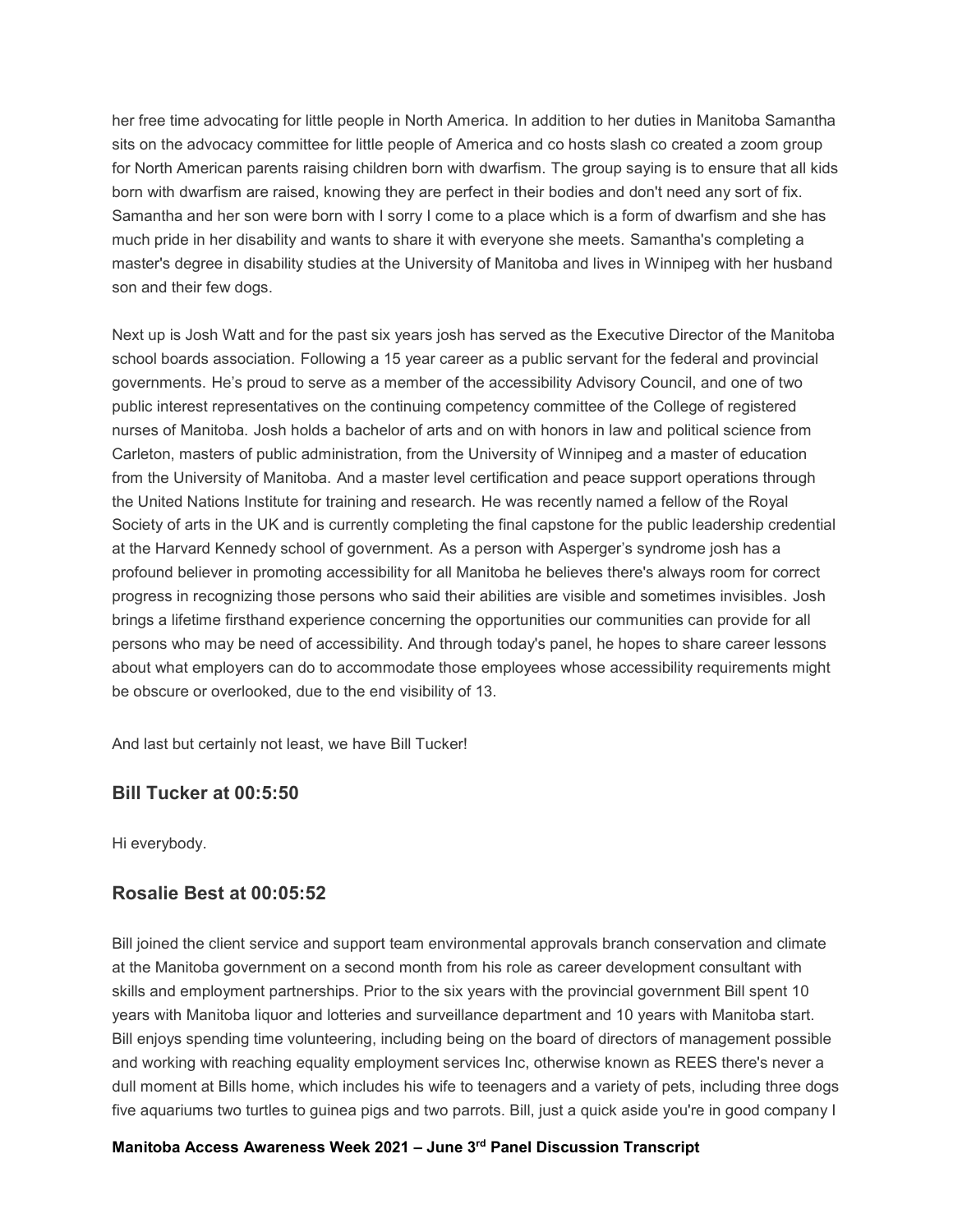have approximately the same amount of animals. I've never met anyone else so good to have you here today okay so let's just jump right into these questions.

I'm going to be alternating starting with Samantha. All right here we go. So Samantha What accessibility barriers to you or have you faced in the workplace?

# **Samantha Rayburn-Trubyk at 00:07:10**

So for me most of my barriers are due to my height, I was born with achondroplasia, which is a form of dwarfism and so, most of my barriers are either things that are too high, things that are placed right or even just attitudinal barriers so most of my barriers really are limited to my physical disability.

# **Rosalie Best at 00:07:35**

Thank you and Bill. What accessibility barriers do you face in the workplace?

# **Bill Tucker at 00:07:39**

The majority of their barriers that I've been facing have been twofold. One of them comes from the fact that when I first started working, I was what you might call a normal person I had no there was no visible aspect to my disabilities and then I was diagnosed, three years ago. And once that diagnosis was disclosed it, I became a different person in the workplace, for some reason I'm not sure why. The second thing is, I have a service animal now that works with me and goes with me pretty much everywhere, she was here earlier but she decided that she wanted to quit and go and have a lay down. And so, the barriers, there are primarily to having an animal with you in the workplace on a permanent basis and the workplace, not necessarily knowing how to work with that and how to accommodate an animal in the workplace.

# **Rosalie Best at 00:08:49**

Thank you. Erika what accessibility barriers, do you face in the workplace?

# **Erika Rodeck at 00:08:53**

Most of the barriers that I faced in the workplace in terms of accessibility relate to the recruitment process, and also the onboarding process. I use a screen reader called jaws and I find that a lot of the time when I apply for jobs, I'm able to submit my application and everything's great.

Until I get an email like an automated email saying that okay congratulations I've submitted my application now I need to do an assessment, and when I go into the link where they have the assessment. I find that it's not accessible and when I've contacted the employer to explain my situation. I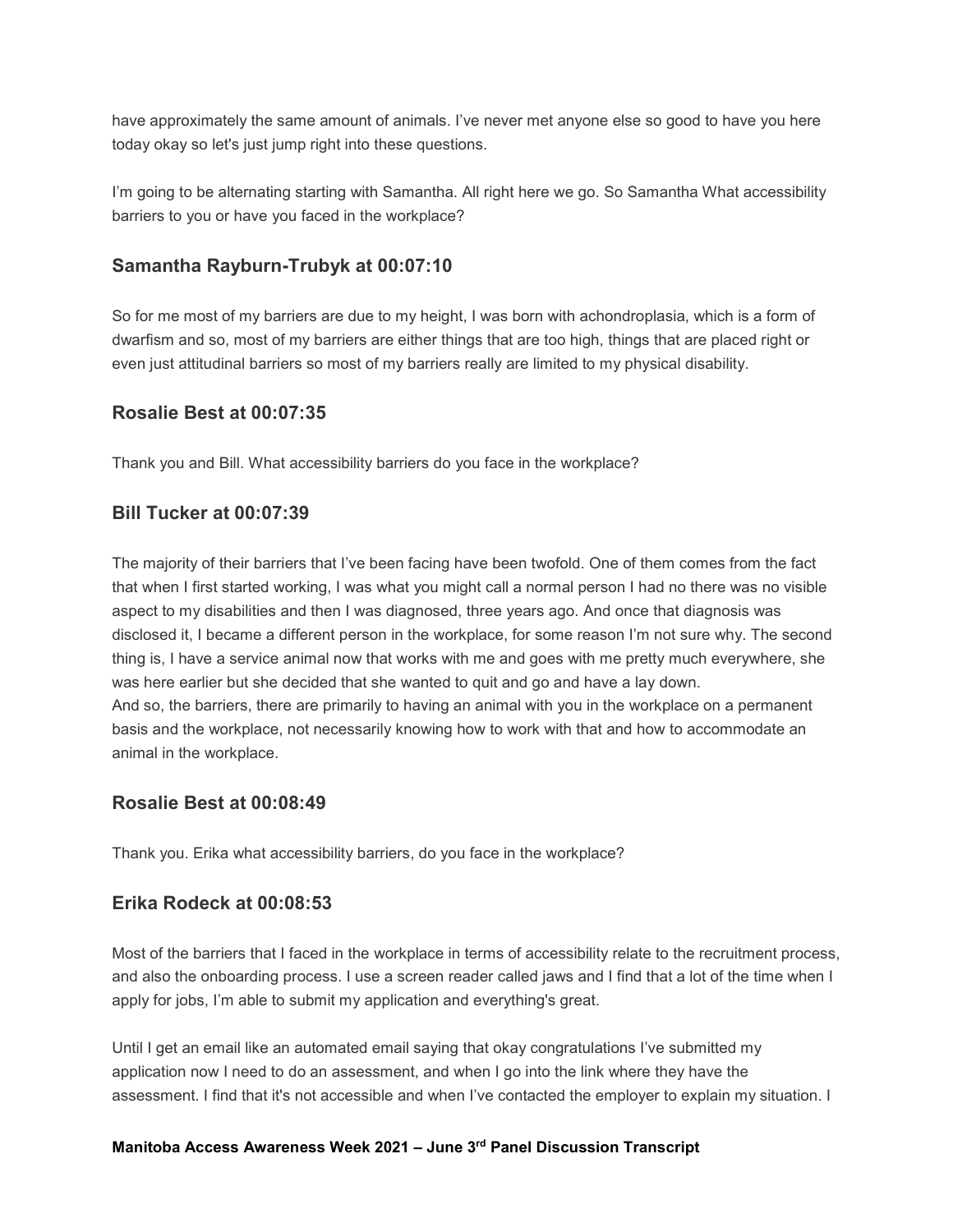either don't get a response or I'm told that they can't accommodate me and sometimes I'm even challenged on whether or not I'd be able to do the job anyway.

I've also had some issues with interviews even prior to covid I found that sometimes, there was a reluctance to guide me to and from the interview room and within the building. And, of course, if I was hired I would take steps to learn to navigate a building independently, but when I've never been to a place before I'm going to need some assistance with navigation. And I also find that a lot of the time employers just aren't aware of how to interact with people who are blind or partially sighted, so I can think of one example, where I went to an interview, and I was entering the place where I was going to be interviewed. And suddenly, I felt this thing on my forehead I didn't know what it was I figured out fairly quickly that the woman was trying to take my temperature, but it would have been helpful if she would have told me that. So just those kind of things that just add up and make things a little bit more difficult. I also find that a lot of the time it's the technology. So, I was in a work situation where attitude wise, they were wonderful they were very inclusive, I was definitely part of the team, but I wasn't able to do the onboarding process because of the technology and the lack of accessibility.

# **Rosalie Best at 00:10:55**

Thank you and Josh what accessibility barriers, do you face in the workplace?

# **Josh Watt at 00:11:00**

Thank you so much Rosalie and it's a pleasure to be here, so thank you for the invitation. For me the manifestation of Asperger's is palpable in many different ways, and when you look at a job you'll often see that one of the big criteria for any job is having a driver's license or access to transportation. And for some people with Asperger's, including myself, the spatial temporal dimension of our cognitive processing the sensory inputs that are coming at us every second have prohibited me from ever acquiring a driver's license or being able to drive a car so during my lengthy career, which has taken me across the continent to various places. I have always had accommodations made in order to help me to get from place to place or city to city, and I have never felt the need. You know, to try and pursue that myself it's always been something that people have helped me with you know colleagues have been there to provide transportation when it is needed there's an expectation that if I'm going to attend a meeting you know I will have the time ability to take transit to go there. And those are pretty important accommodations you know, beyond the social emotional and behavioral cognitive dimensions of Asperger's. Which I can't tell you, if you've ever watched the good doctor or you know big bang theory or you've seen the Temple Grandin movie you know that those are many different manifestations of Asperger's based on the autism spectrum disorder spectrum.

So, I won't share all of the different accommodations that I've had, but I think in terms of the transportation piece that one, most of all, has had the largest impact on how I have experienced barriers and how employers have been able to accommodate that.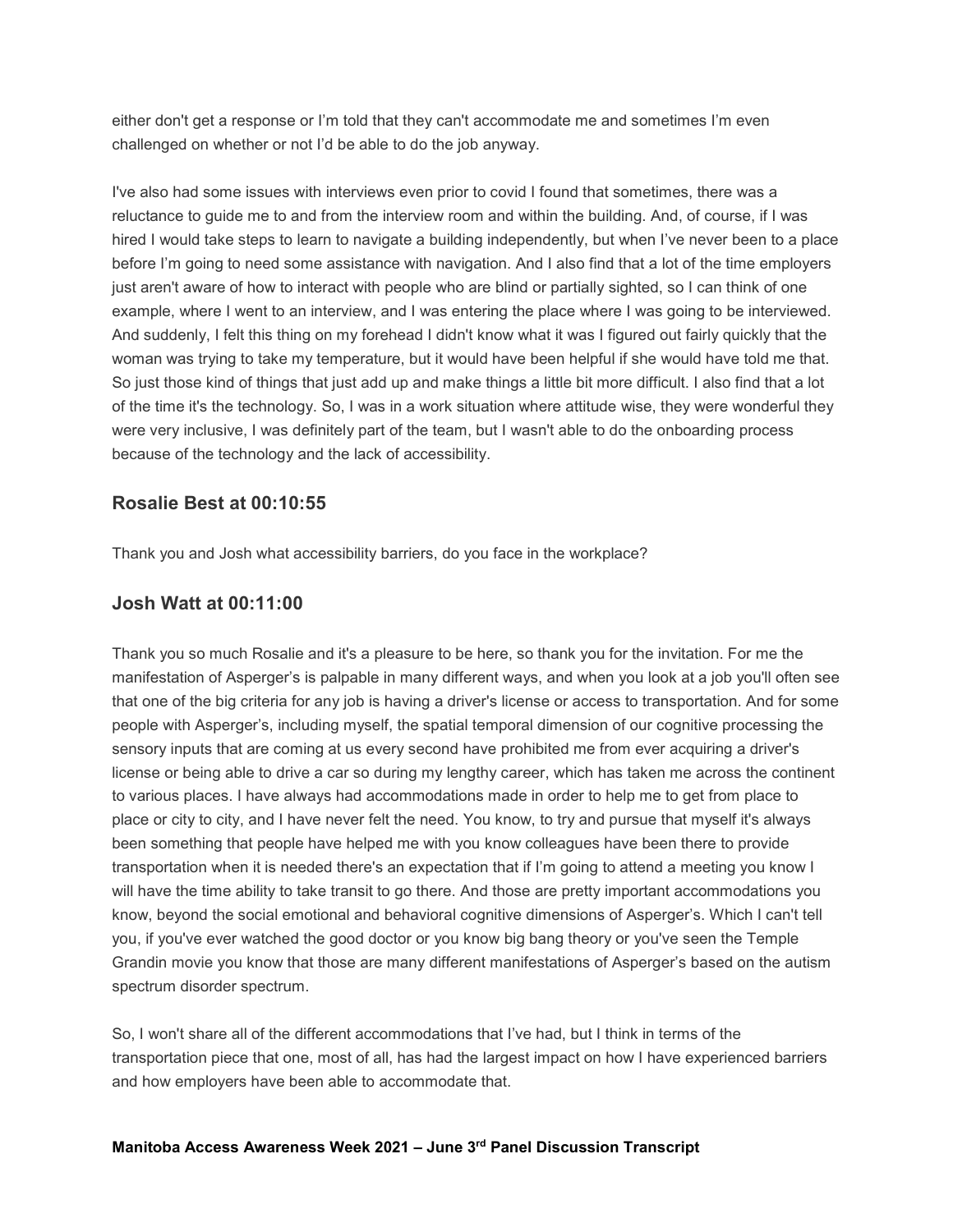# **Rosalie Best at 00:13:07**

Thank you josh and I actually just going to quickly say I agree as a person who is a wheelchair user and doesn't have her license. I found my way around needing a driver's license many a time and it is definitely something that's come up for people disabilities who can't get a license or for people who can't get a license with disability or not. So Samantha What was it like to start the conversation about workplace accommodation and are you now comfortable disclosing a disability?

# **Samantha Rayburn-Trubyk at 00:13:34**

So yeah, I'll go in two parts, my younger self was very awkward. You know when you meet me, I'm not somebody that can put on a fake mustache or top hat and hide in the crowd. You know when you meet me, you know, I have a disability either you see it, or you can hear that I'm coming from a less than average location. So it's not something that I can't disclose when it's just so obvious. When I've applied for jobs in the past and I'm talking to my younger self and I've disclosed it, there are times more times than not where I'm not getting a callback. When I haven't disclosed it in the past I've gotten a call back so you know take that for what it's worth. Now I haven't applied for a job in a very long time, so I'm hoping that that has changed. I'm a lot more comfortable in my skin now than I was you know in my early 20s and I'm somebody that's very. You know, I have a lot of pride in my disability and pride in who I am. So I have no issues disclosing it. I have no issues, having that conversation at work, I work for a great employer who wants to have that conversation with me who, you know my first two weeks hooked me up with an ergonomist, you know right out right out of the gate they wanted to accommodate me and make sure that I was comfortable here. That I was you know I had everything I needed cost wasn't a factor, they wanted to make sure that I knew that they knew that they wanted me to feel valuable and that goes a huge way that's so important for someone with a disability. I can tell you at past jobs where I've had that conversation about accommodations where they've initiated it. And perhaps it's come across you know I've made some recommendations, nothing outlandish but the comments that I've gotten where it's a little expensive here's your consolation prize of a stool. So, it's nice to know, you know it's nice to be somewhere where I've just felt so valued right from the get go.

# **Rosalie Best at 00:15:43**

Yeah absolutely! Bill what was it like for you to start that conversation and are you comfortable disclosing your disability?

# **Bill Tucker at 00:15:51**

Starting the conversation in the workplace, I was initially very open about it because I really didn't know the impact of having a hidden disability in the workplace. I didn't know I had one for 30 years. And so I'm,I have a very trusting nature, and I was very open, I was very honest and I disclosed as much as I could in the workplace and that kind of sort of came back and bit me in the butt a little bit. People didn't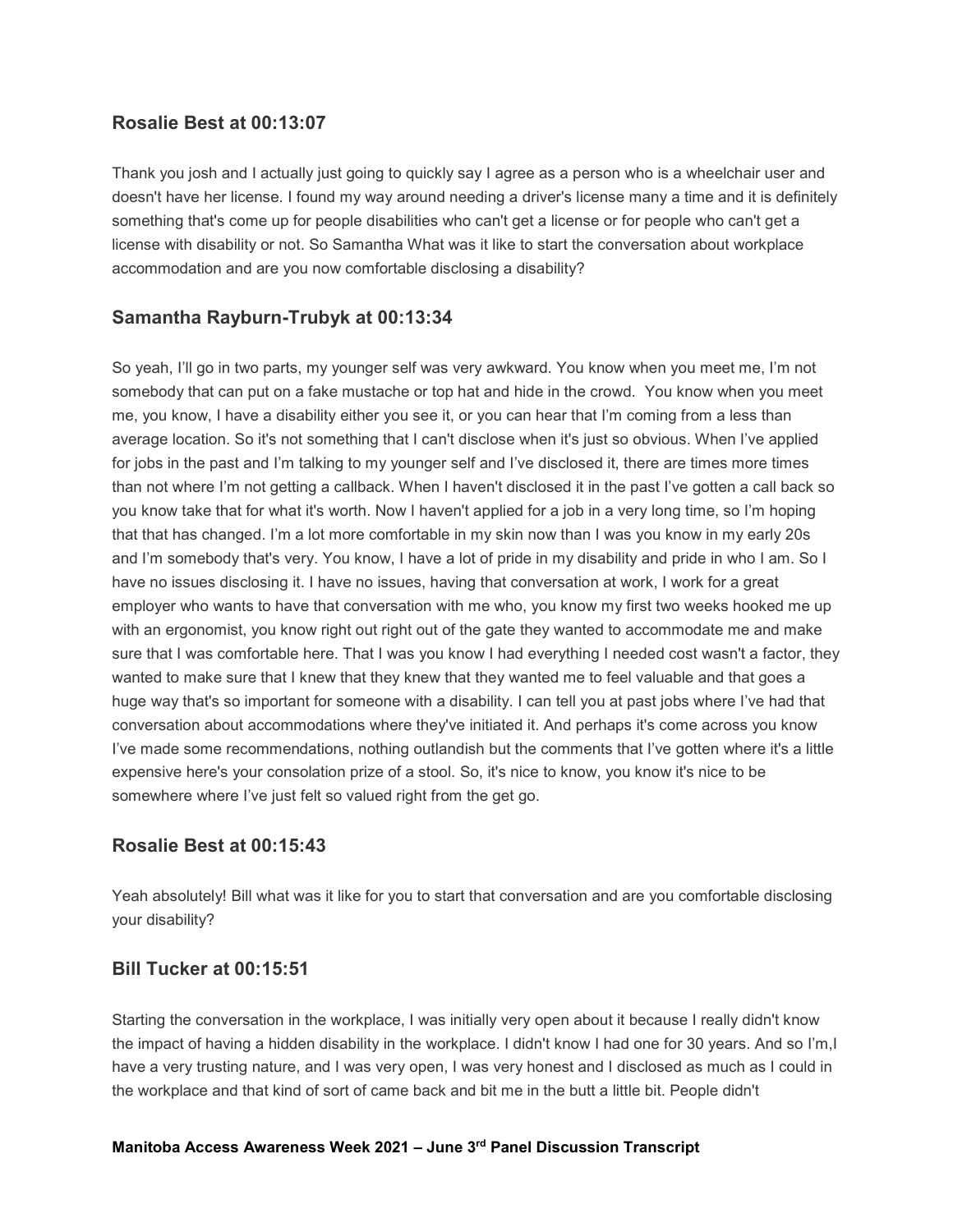understand necessarily what the disability was or what the expectations of that disability were. Or how to deal with it, and so that became sort of a bit of a tension between employee and employer, if you like as to my comfort with disclosing my disability, it depends on the environment, it depends on who I'm talking to where I am. Because of because of Jackie my service dog she is the visible part of my disability you see a dog walking up to you, and they have a service dog jacket on a service dog based on. The assumption is that the person with that dog has a disability of some kind, because it's not visible I very often get asked well what's wrong with you.

My knee jerk reaction to that is it's none of your business. But I also understand that people need to learn what it is to have a disability, when you see Jackie she's not a typical service dog she's a small Jack Russell terrier. So she's not a black lab she's not a golden retriever she's not a German shepherd, and so the assumption is that this isn't a real situation, so I understand that people need to be educated into that situation. But, I need to have the understanding during that conversation it's very difficult for me to talk about that because. For 50 odd years I thought of myself as being a normal person. And then somebody comes along and says Oh yes, you have this and it was a huge shock to me. As much to anyone else who has known me throughout those 50 years so.

Now I'm a little more comfortable with disclosing it. I kind of I've owned it I've learned how to respond to people. But it's still not I wouldn't go into a cocktail party and use as an icebreaker.

#### **Rosalie Best at 00:19:03**

Thank you, and not to put you on the spot, but I want to say when Bill uses normal it's in her inferred that it's quote unquote normal.

#### **Bill Tucker at 00:19:09**

Exactly.

#### **Rosalie Best at 00:19:13**

I know that, because from our last time we talked, and then Erica can you please tell us about starting conversations I was combination and just be cognizant of the time? Thank you!

#### **Erika Rodeck at 00 :19:23**

For me it really depends on the environment that I'm in this might sound a little bit strange to people but. I actually find that sometimes it's more difficult when I'm within a disability organization or a disability environment because I find that even unconsciously certain assumptions are being made about what people's needs are based on their disabilities and sometimes even though people are very well meaning and well intentioned. I feel that I'm sort of indirectly being compared to other people who have disabilities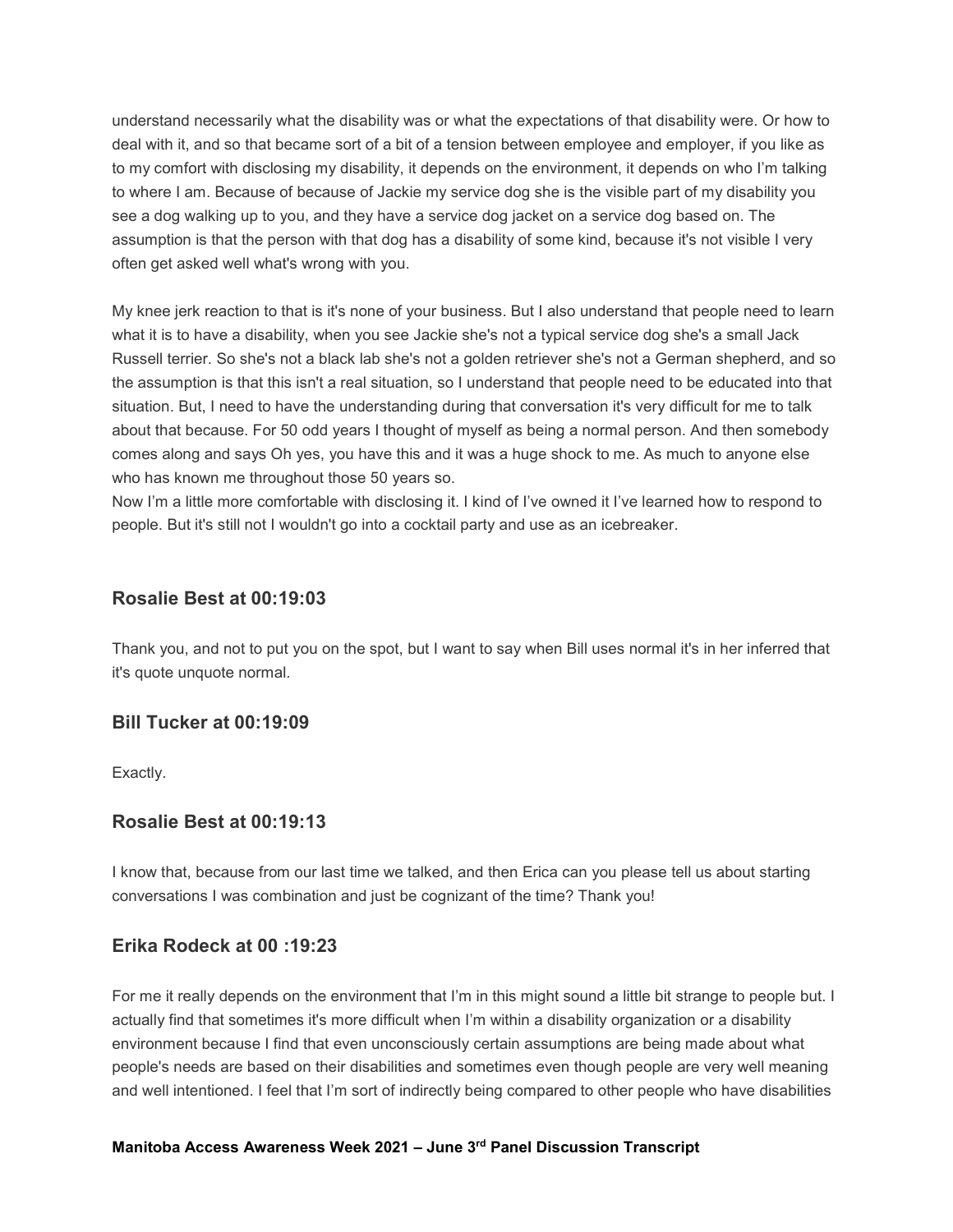or other people who have a disability that's seen a similar to mine. Whereas I find that when I'm not in a disability environmental organization. Maybe I'm the first disabled person that someone has met so everything's new and they're very open to learning and accommodating me in whatever way is needed in order for me to do my work. For me, the question of disclosure isn't really something that I think about a lot because I'm pretty much always out. People can tell by my white cane and the way my eyes are and the way that I navigate through space that, I have a vision impairment. So it's not really something that I can hide and even in my resume and cover letter because I don't have a lot of work experience, most of the experience that I list is related to volunteering with disability organizations. So, it's something that I feel like I'm always kind of disclosing but I don't emphasize it in a way that focuses on the things that I can't do or I don't frame it as a weakness. I just frame it as okay it's part of myself part of who I am it's not all of who I am it's the same as having brown hair and yes it's part of me but there's so much more to me.

# **Rosalie Best at 00:21:17**

Thank you so much, Josh tell me about your experience with workers, accommodation and if you're comfortable disclosing.

# **Josh Watt at 00:21:25**

Sure well like Bill for most of my life my diagnosis was not made, and so I went through life, you know with the manifestations of Asperger's not knowing what exactly it was, and neither did my mother who raised me as a single mother. And so having the conversation with employers, it can be challenging because, frankly, nobody who interacts with me beyond knowing that there's quirky behaviors or responses. Whatever assume that I'm a person who is in need of accommodations or accessibility so frankly the last job interview that I had which is my current job. I actually did not disclose to them during the interview process that I was in need of accommodation, because I was absolutely certain that that would prohibit me from obtaining the job. I disclosed it after the job offer was made and, as I pointed out to them, they did not specifically request a driver's license in the state of qualifications of the profile. And that was important for me to be able to prove myself to them and undertaking the work that I knew I could do without having my own transportation, and they accepted that/

And it was a bit of a challenging conversation at first, I can see that, when I disclose the need for the accommodation. There were some sideways glances between people on the hiring panel and yet at the same time, I think that's what has borne out during the last six years of my employment has confirmed that I am able to do that job. And so, really, I think it's unfortunate that you cannot feel open and having those conversations but having an employer. Who's able to create a culture where any job applicant knows that they will not be screened out of a competition or there will be no judgment or assessment against them as a result of having need of an accommodation, regardless of whether it's a visible or invisible ability is something that is a prime consideration.

# **Rosalie Best at 00:23:52**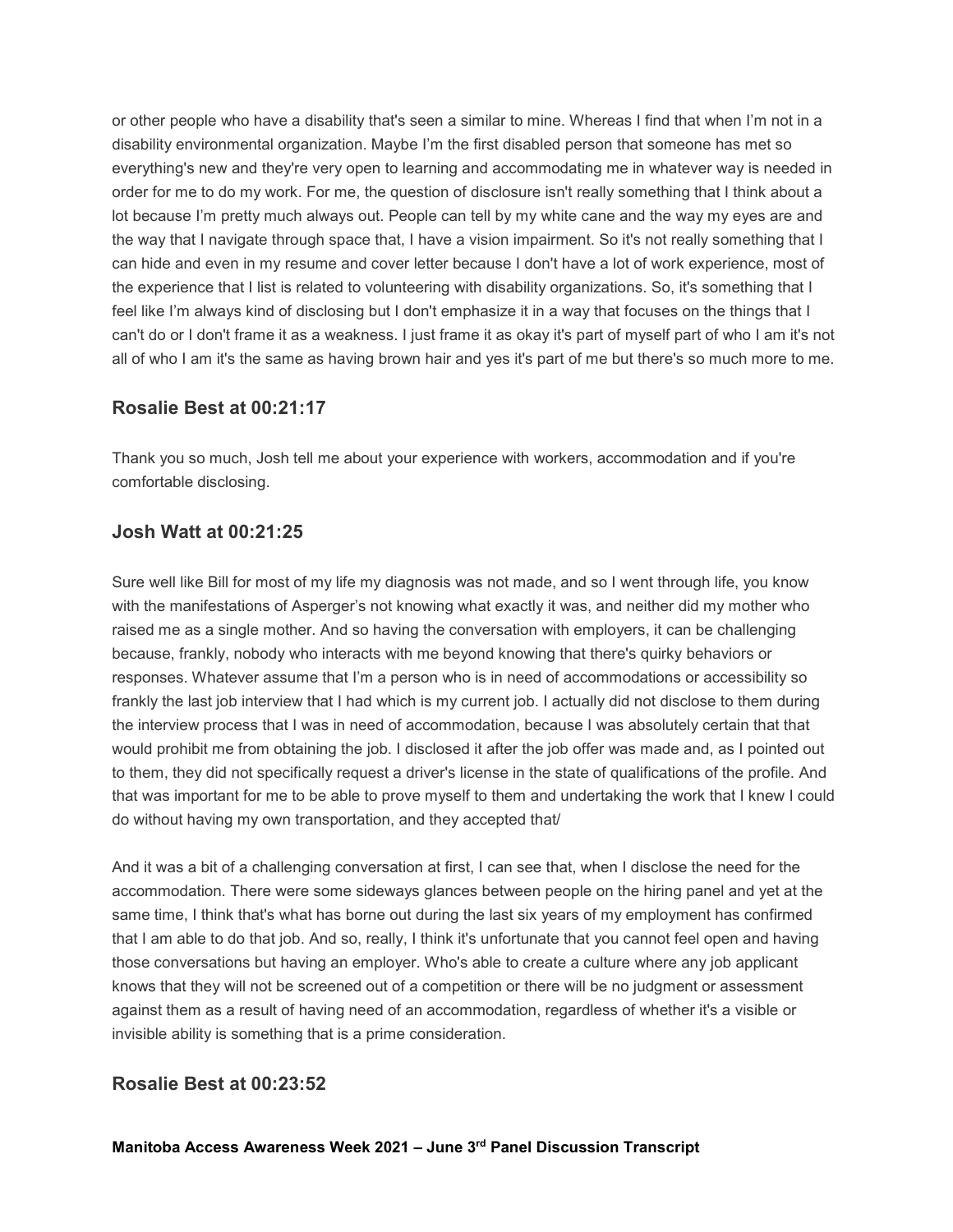Thank you, I was often asked as a career coach from my clients with invisible disabilities, whether they should disclose, and I never had an answer for that Sam did you want to add something to that.

# **Samantha Rayburn-Trubyk at 00:24:05**

I would just say I've often wrestled with myself in terms of not wanting to appear as being high maintenance and really having to work on that honestly from my younger self going don't ask for anything you're going to appear to high maintenance you don't want them to fire you like just grateful for the job. So you know currently going know I deserve that I need that accommodation I'll be better at my job without accommodation so it's switching the mindset yeah.

# **Rosalie Best at 00:24:33**

I fully agree with that same thing here I would often buy my own thing sometimes it's just not tell them yeah okay so with that said, based on your experience in the workplace, what do you what are steps that you think a workplace can take to create a culture accessibility to everyone? What would be your message to employers and, if you want to throw something in there about COVID and what we've learned from it that accommodation wise, please do so Samantha go.

# **Samantha Rayburn-Trubyk at 00:25:05**

I have, so much so, what I would say to employers is no you don't know what ableism means, understand that your words matter. Take a look at your policies or procedures or guidelines or signage and you're building all of that. And see and take a look and understand if you're being you know, ableist if you're having policies and procedures that are unknowingly excluding people or not being inclusive to everybody.

So that's where I would start for sure. I'd also say you know don't question somebody regarding the validity of their disability meaning, you know whether you believe them or not is irrelevant that's not your concern. I would also, you know work with your employee I know this has been said before, but work with your employee. Ask your employee how they can be accommodated they're going to be the best person to talk to don't assume that you know what's best for them in terms of an accommodation and work closely with your employee think of disability as any other marginalized group right.

And unfortunately, we know that disabilities still you know lag behind in the workplace, and we know that folks with disabilities have so much value and can contribute so much and want to contribute so much. So don't be scared of anything accommodate what you can accommodate everything and let your employees soar.

Finally, I'd say you know, be the leader that goes against the grain, again, we know that folks with disabilities have a difficult time in the workplace still. Don't be that leader that contributes to that you know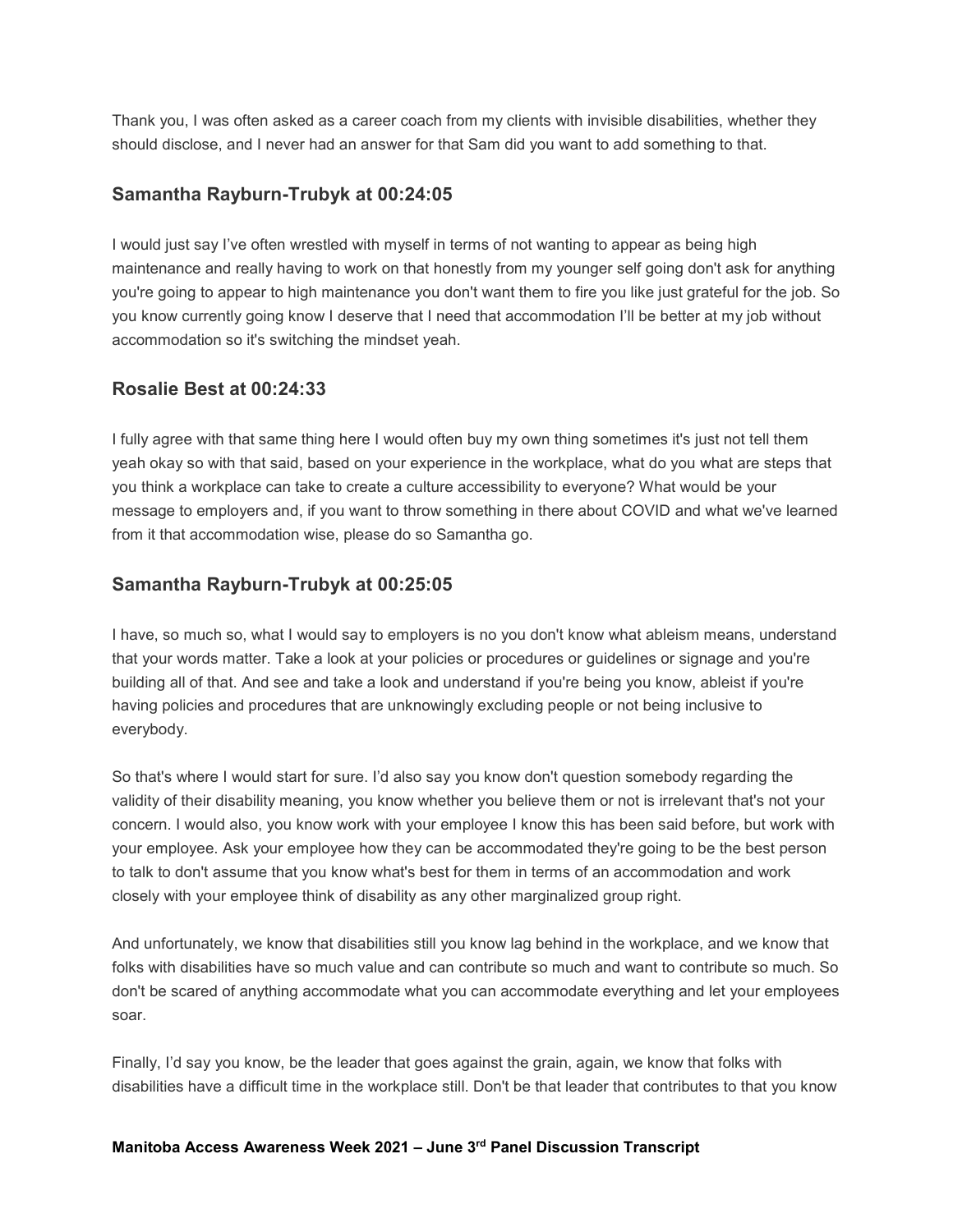don't be that leader that says you value inclusiveness and you value diversity in the workplace, but then don't really actually value diversity and inclusion in the workplace, your actions matter wholeheartedly.

# **Rosalie Best at 00:26:56**

Thank you, and then Bill, I just want to say, we only actually have a few more minutes so if you can share your experiences there for the rest of you just saying like maybe a minute or less, they'll be great starting with Bill.

# **Bill Tucker at 00:27:15**

You really want to try and keep me short on that one.

# **Rosalie Best at 00:27:17**

I don't want to I'm sorry we're running out of time.

# **Bill Tucker at 00:27:21**

That's fine that's fine. So the advice I have for employers is what Samantha said ask what the needs are, my point to that would be asked the right questions learn what the right questions, are first. One of the things that one of the experiences I had when I first brought my service dog to work was does she have fleas or tics? Where are you going to take her to the bathroom? Does she have all of her inoculations? Those aren't the concerns around my disability, those are my concerns with regard to the tool I use to manage my disability I don't think anyone would ask, have you greased your wheelchair wheels recently are the seats secured properly. You wouldn't ask that right, those are the wrong questions to be asking so as an employer, if you want to be helpful to someone asked the right question.

# **Rosalie Best at 00:28:22**

Thank you Erica.

# **Erika Rodeck at 00:28:25**

I would say understand that disability can be something of value and can really be an asset to the workplace, instead of thinking of it as a liability. All people need assistance from time to time, whether or not they have disabilities and most people with disabilities really strive for independence. So this idea that they're going to need help all the time and going to need to be guided, all the time, definitely isn't true.

Really normalize accommodation, I mean people don't question it when maybe Somebody needs an ergonomic chair or this person needs to be by the window and this other person likes the lights on, or off.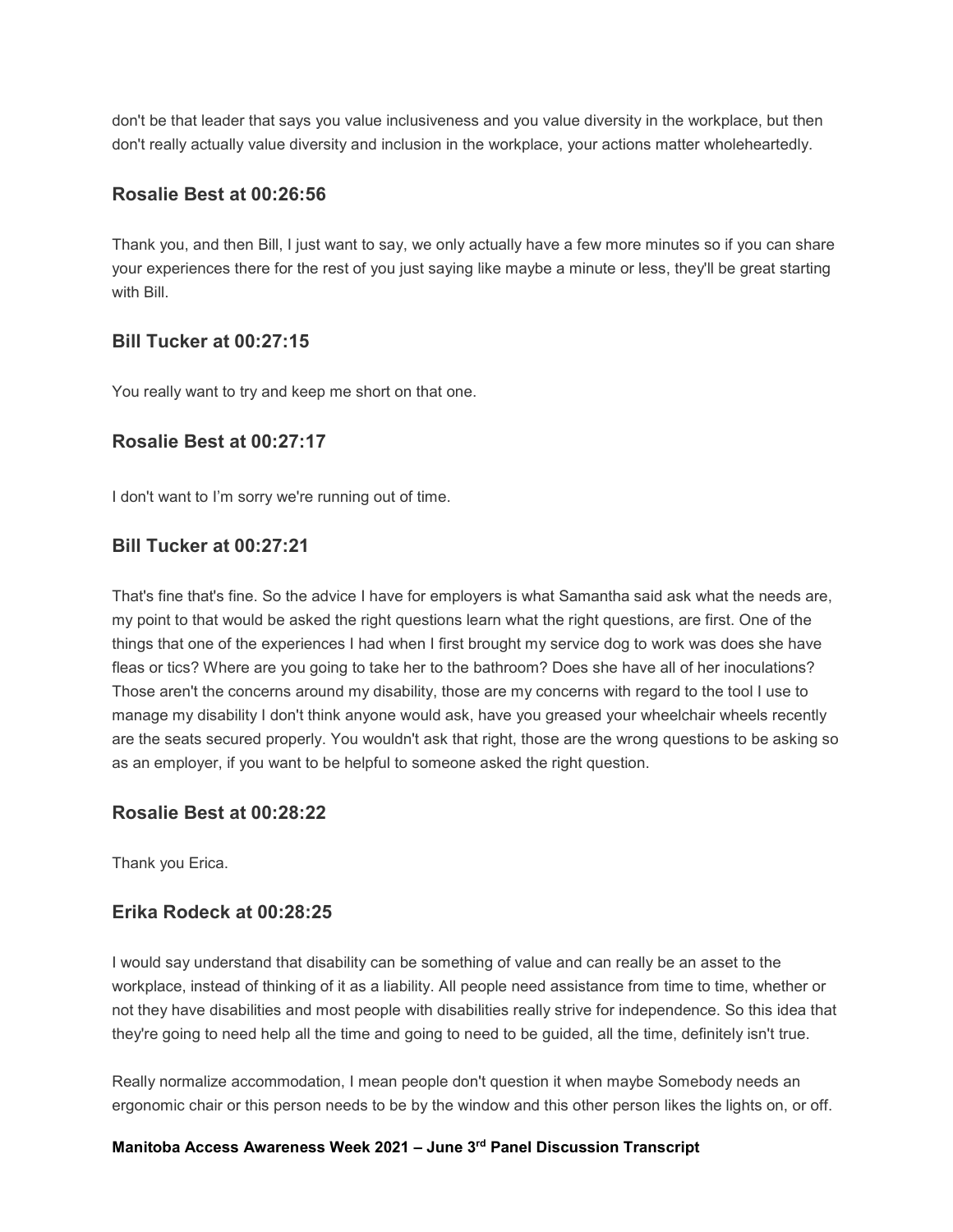Or I mean I would like us to get to a point where something like a screen reader is just seen as normal, because a lot of these things aren't expensive there are actually screen readers that can be downloaded for free. And there are a lot of other accommodations there aren't expensive so don't assume that you're going to have to spend a fortune. And be creative as we've talked about throughout this discussion coven has really taught us that it is possible to work remotely and a lot of things that people thought weren't possible from home actually are so. As people are saying ask what people need don't assume and be really receptive and understand that somebody who experiences, the world in a different way from how you experience it can bring something really valuable to the table.

# **Rosalie Best at 00:29:46**

Thank you, Josh.

# **Josh Watt at 00:29:50**

No, I would really echo what all of the panelists have said but Sam said something that really resonated with me, based on my current studies in leadership and there's multiple dimensions of leadership that are exercised within the workplace every day. And some is formal authority and some as moral authority, but at the end of the day, everyone is a leader in their own right and everybody is called upon to exercise that moral leadership. And I think that what I learned the most out of Harvard University, which is very ironic for somebody who was processing of social emotional inputs is a little bit difficult is that the true ingredient of success the unifying theory of all leadership Is love. And when you exercise that quality towards your fellow human being, when you recognize the inherent dignity and worth and value of all of your employees and those who applied to your position. You will realize that that in itself is a cultural shift that still has to be undertaken in the workplace, today, and I think bears repeat very carefully in this particular context.

# **Rosalie Best at 00:31:03**

Thank you, Josh, I've just been told, we have some more minutes, I will do the last question, after all, and so what would your message be to employees with disabilities Sam?

# **Samantha Rayburn-Trubyk at 00:31:17**

Sam's good. I would say a couple things, I would say, ask for what you need so really you know put your hand up or speak to your employer, but ask for what you need. And the second thing I would say is find yourself a mentor find yourself somebody who can you know you can talk to somebody who you can who gets it. Somebody who you can share experiences with and get some guidance from but find yourself a mentor and they can help guide you through some of these situations that are a bit you know sticky for lack of a better word. So I think those would be the two things that I would say you know.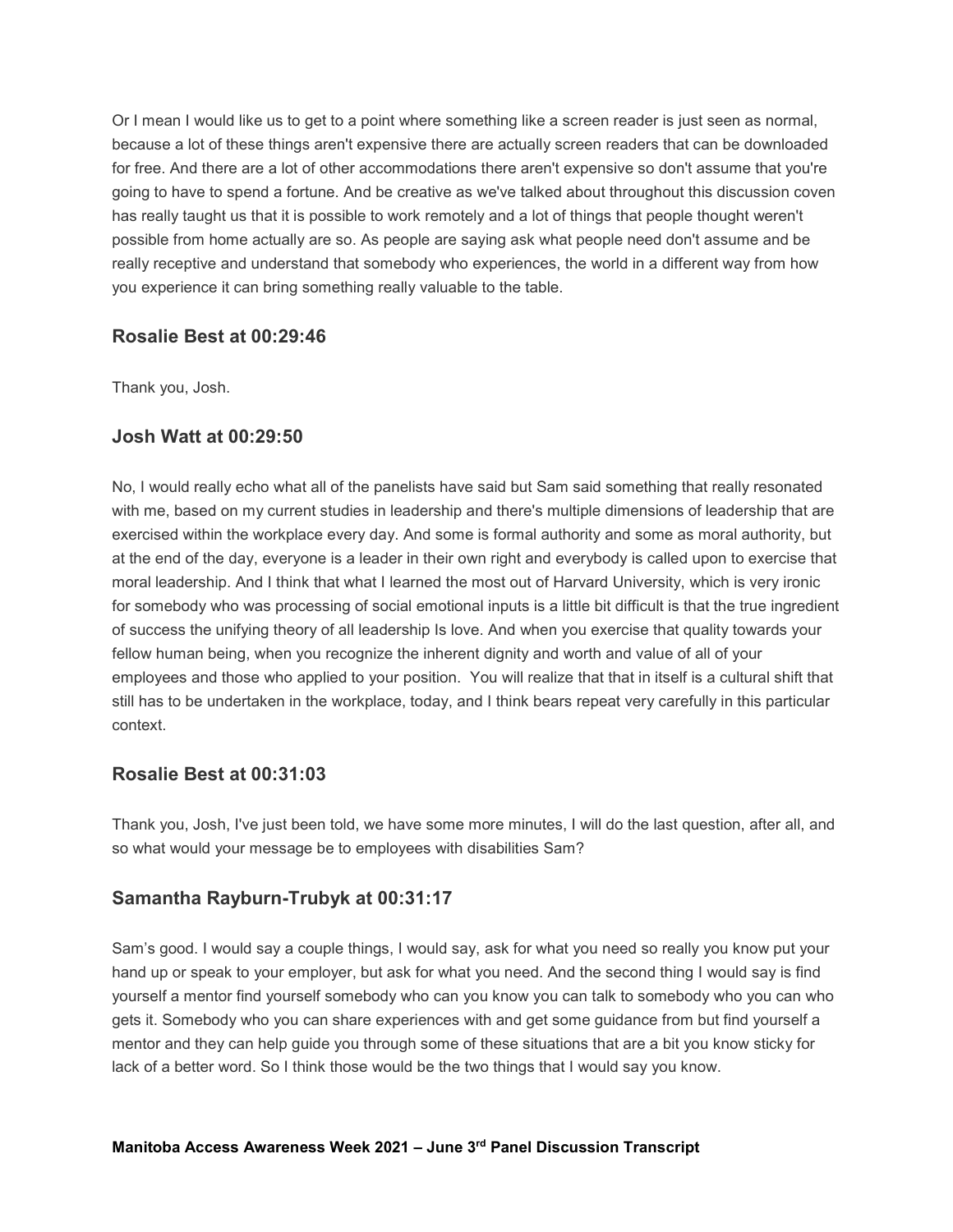#### **Rosalie Best at 00:31:56**

Thank you, Bill?

# **Bill Tucker at 00:32:00**

My suggestion would be. Be brave. When I was first diagnosed, I was terrified it shocked me it frightened me people started to treat me differently, and so I started to shrink away from it cursing the disability being very, very upset and started eating starting to become depressed about it. I've learned that's just that's just a knee jerk reaction to it. Being brave standing up for yourself getting what you need to ask for is the best advice that I could give you you're not abnormal you're just other normal.

# **Rosalie Best at 00:32:44**

Awesome Thank you and Erica.

# **Erika Rodeck at 00:32:47**

I would definitely echo what Sam and bill have both said about being assertive I know firsthand that it can be difficult. Especially if you're new in a position and you're trying to impress people and you are a little bit self conscious and you don't want to seem like you can't do your job, but the truth is that you'll be better at your job If you have all the accommodations that you need. So really get to a place where you can ask for that, and I know that it's hard for a lot of people with disabilities to get to a place where they feel comfortable with who they are, I know, for many people that can take years and I think that's totally understandable. However, I think that the more comfortable that you are with yourself and the more comfortable, you are. Accepting yourself and your disability and all of the other ways that you identify that's going to show outwardly and the more comfortable, you are with yourself, the more comfortable people will be around you.

# **Rosalie Best at 00:33:37**

Thank you, and finally Josh.

# **Josh Watt at 00:33:40**

I would say, as somebody who's gone on 40 years now, without largely disclosing. The other abilities that I have certainly being assertive and speaking what your requirements and your needs might be is absolutely prime. I think that when you learn to communicate with others in a straightforward and frank manner, that is to everyone's mutual interest, then the workplaces enhanced and at you as an employee are enhanced as well by that so certainly I echo everything that Bill Erica and Sam have shared.